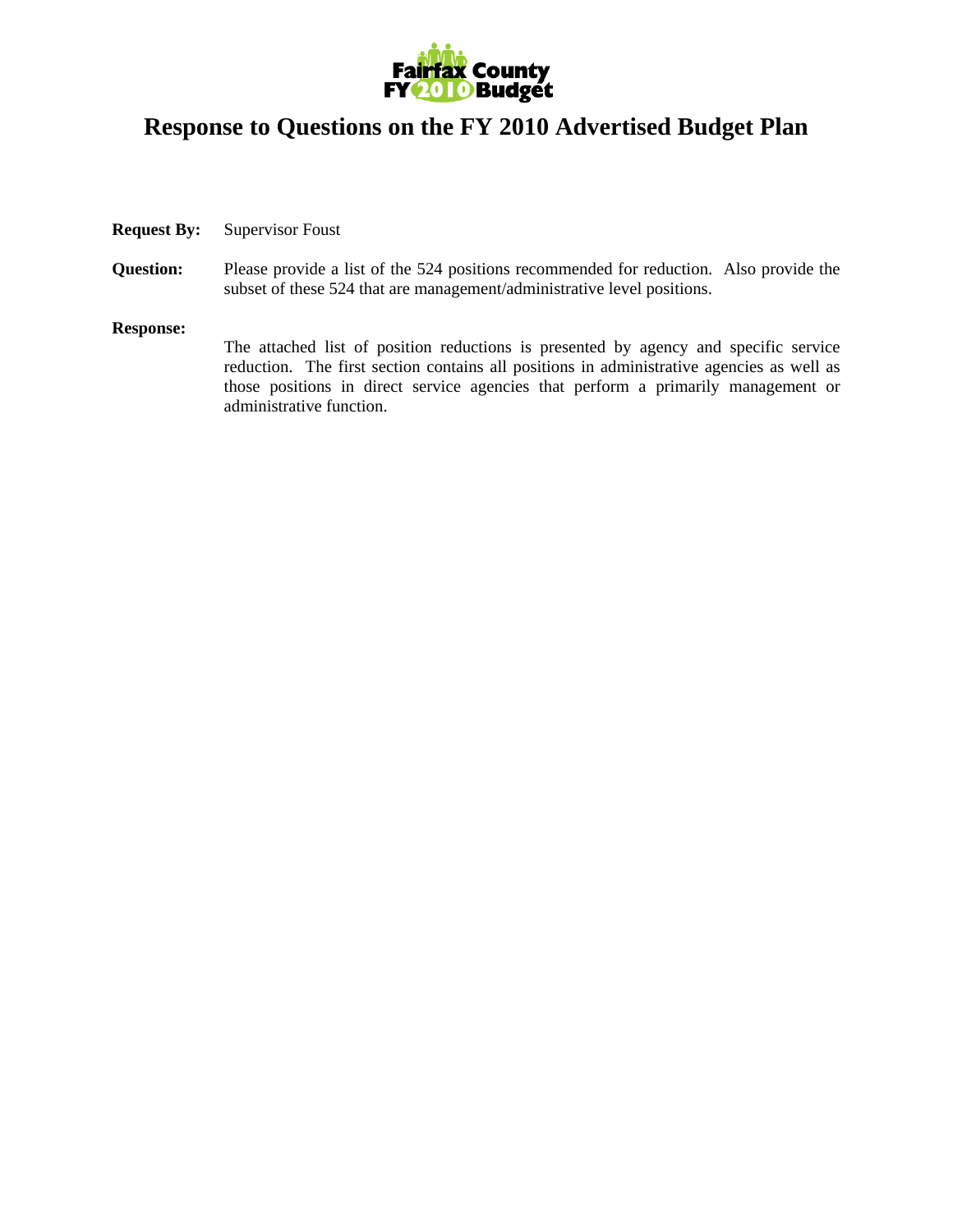$\overline{\phantom{a}}$ 

| <b>Type of Position</b>   | Agency                                          | <b>Explanation</b>                                                                                       | # of<br><b>Positions</b> |
|---------------------------|-------------------------------------------------|----------------------------------------------------------------------------------------------------------|--------------------------|
| <b>ABOLISHMENTS</b>       |                                                 |                                                                                                          | (524)                    |
| Management/Administrative |                                                 |                                                                                                          | (146)                    |
|                           | Administration for Human Services               | Community organization payments for Family<br>Services contracts                                         | (1)                      |
|                           | Administration for Human Services               | Community and Recreation Services support                                                                | (1)                      |
|                           | Administration for Human Services               | Emergency response planning and monitoring                                                               | (1)                      |
|                           | Administration for Human Services               | Human resource support for Community and<br><b>Recreation Services</b>                                   | (1)                      |
|                           | Administration for Human Services               | Procurement card reconciliation and audit                                                                | (1)                      |
|                           | Administration for Human Services               | Financial and administrative support at South<br>County and Mt Vernon Mental Health Center<br>sites      | (1)                      |
|                           | Administration for Human Services               | Training specialist                                                                                      | (1)                      |
|                           | Administration for Human Services               | Licensure and insurance                                                                                  | (1)                      |
|                           | Administration for Human Services               | Budget and contract management support for<br>Community Services Board                                   | (1)                      |
|                           | Administration for Human Services               | Information technology                                                                                   | (2)                      |
|                           | Administration for Human Services               | Comprehensive Services Act support                                                                       | (1)                      |
|                           | Administration for Human Services               | Contract management support for Juvenile and<br>Domestic Relations District Court and Family<br>Services | (1)                      |
|                           | Administration for Human Services               | Contract management support for the<br>Consolidated Community Funding Pool and<br><b>CSA</b>             | (1)                      |
|                           | Administration for Human Services               | Grants management support for Family<br>Services                                                         | (1)                      |
|                           | Administration for Human Services               | Contracts management support                                                                             | (1)                      |
|                           | Board of Supervisors/Clerk to the<br>Board      | Receptionist                                                                                             | (1)                      |
|                           | Circuit Court                                   | Law clerk oversight                                                                                      | (1)                      |
|                           | Circuit Court                                   | Training specialist                                                                                      | (1)                      |
|                           | <b>Circuit Court</b>                            | Administrative support for judges                                                                        | (2)                      |
|                           |                                                 | Community and Recreation Services Technology and program development support                             | (3)                      |
|                           | County Attorney                                 | Administrative support                                                                                   | (1)                      |
|                           | County Attorney                                 | Tax collection support                                                                                   | (1)                      |
|                           | County Attorney                                 | Tax collection attorney                                                                                  | (1)                      |
|                           | County Attorney                                 | Tax collection paralegals                                                                                | (3)                      |
|                           | County Executive                                | Energy Coordinator and Management Analyst                                                                | (2)                      |
|                           | County Executive                                | Language Coordinator                                                                                     | (1)                      |
|                           | County Executive/Internal Audit                 | Auditor                                                                                                  | (1)                      |
|                           | County Executive/Public-Private<br>Partnerships | Fiscal Administrator and administrative support                                                          | (2)                      |
|                           | <b>Document Services</b>                        | Print Shop                                                                                               | (4)                      |
|                           | Facilities Management                           | Material and supply acquisition                                                                          | (1)                      |
|                           | Facilities Management                           | Capital and utility support                                                                              | (2)                      |
|                           | Facilities Management                           | Property management                                                                                      | (1)                      |
|                           | <b>Family Services</b>                          | Special project support                                                                                  | (1)                      |
|                           | <b>Family Services</b>                          | Receptionist                                                                                             | (1)                      |
|                           | Finance                                         | Administrative support                                                                                   | (1)                      |
|                           | Finance                                         | Decreased automation efficiencies                                                                        | (1)                      |
|                           | Finance                                         | Technical systems support                                                                                | (1)                      |
|                           | Finance                                         | Electronic payment conversion                                                                            | (1)                      |
|                           | Finance                                         | Financial compliance                                                                                     | (1)                      |
|                           | Finance                                         | Travel accounting                                                                                        | (1)                      |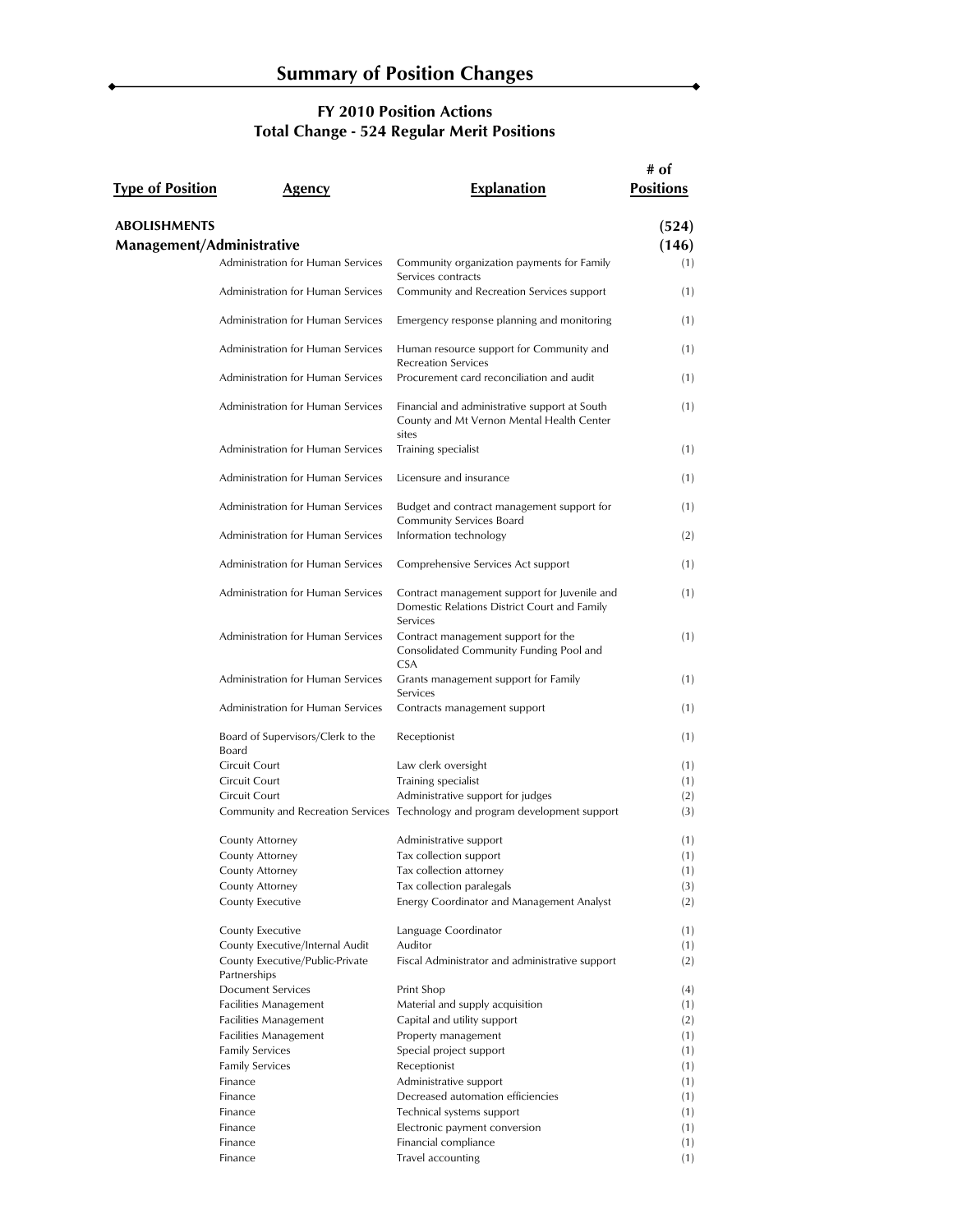Â

| <b>Type of Position</b> | Agency                                                     | <b>Explanation</b>                                                                      | # of<br><b>Positions</b> |
|-------------------------|------------------------------------------------------------|-----------------------------------------------------------------------------------------|--------------------------|
|                         | Finance                                                    | Deputy Director                                                                         | (1)                      |
|                         | Fire and Rescue                                            | <b>Emergency Medical Services support</b>                                               | (1)                      |
|                         | Fire and Rescue                                            | Special Projects/Legislation                                                            | (1)                      |
|                         | Fire and Rescue                                            | Photographer                                                                            | (1)                      |
|                         |                                                            |                                                                                         |                          |
|                         | Fire and Rescue                                            | Consolidate Equal Employment Opportunity<br>and Women's Program offices                 | (2)                      |
|                         | Fire and Rescue                                            | Volunteer liaison                                                                       | (1)                      |
|                         | Fire and Rescue                                            | Public information support                                                              | (2)                      |
|                         | <b>General District Court</b>                              | Volunteer coordinator for pretrial services                                             | (1)                      |
|                         | Housing and Community<br>Development                       | <b>Division Director</b>                                                                | (1)                      |
|                         | Housing and Community<br>Development                       | Transfer accounts receivable support to Public<br>Housing, a non-appropriated fund      | (1)                      |
|                         | Housing and Community<br>Development                       | Information technology                                                                  | (4)                      |
|                         | Human Resources                                            | Assistant Director                                                                      | (1)                      |
|                         | Human Resources                                            | Human Resources Central                                                                 | (1)                      |
|                         | Human Resources                                            | Compensation and workforce planning                                                     | (1)                      |
|                         | Human Rights and Equity Programs                           | Leadership position                                                                     | (1)                      |
|                         | Human Rights and Equity Programs                           | Administrative support                                                                  | (1)                      |
|                         | Human Rights and Equity Programs                           | Education and outreach                                                                  | (1)                      |
|                         | Human Rights and Equity Programs                           | Investigation and training                                                              | (1)                      |
|                         | Information Technology                                     | <b>Business Applications Resources</b>                                                  | (1)                      |
|                         | Information Technology                                     | Information security                                                                    | (1)                      |
|                         | Information Technology                                     | Technology strategy                                                                     | (1)                      |
|                         | Information Technology                                     | Data center                                                                             | (2)                      |
|                         | Information Technology                                     | Wireless network                                                                        | (1)                      |
|                         | Information Technology                                     | End-user information technology service<br>management                                   | (2)                      |
|                         | Management and Budget                                      | Mandates and legislative analysis                                                       | (2)                      |
|                         | Planning and Zoning                                        | Merger with Planning Commission                                                         | 6                        |
|                         | <b>Planning Commission</b>                                 | Merger with Planning and Zoning                                                         | (8)                      |
|                         | Purchasing and Supply Management Health Department support |                                                                                         | (1)                      |
|                         |                                                            |                                                                                         |                          |
|                         | Purchasing and Supply Management Vendor relations          |                                                                                         | (2)                      |
|                         | Purchasing and Supply Management Purchasing support        |                                                                                         | (1)                      |
|                         | Purchasing and Supply Management Emergency management      |                                                                                         | (1)                      |
|                         | Risk Management                                            | Risk analysis                                                                           | (1)                      |
|                         | Sheriff                                                    | <b>Training</b>                                                                         | (1)                      |
|                         | Systems Management for Human<br>Services                   | Geographic Information System Support<br>Services                                       | (1)                      |
|                         | Systems Management for Human<br>Services                   | Redesign and service integration project                                                | (1)                      |
|                         | Systems Management for Human<br>Services                   | Internet-based resource management                                                      | (1)                      |
|                         | Systems Management for Human<br>Services                   | Specialized statistical and survey research<br>capacity                                 | (1)                      |
|                         | Tax Administration                                         | Revenue collection                                                                      | (1)                      |
|                         | Tax Administration                                         | Outsourcing delinquent personal property and<br>Business, Professional and Occupational | (12)                     |
|                         |                                                            | License taxes collection                                                                |                          |
|                         | Tax Administration                                         | Personal property support                                                               | (1)                      |
|                         | <b>Tax Administration</b>                                  | Information technology                                                                  | (3)                      |
|                         | Tax Administration                                         | Outsourcing delinquent parking ticket<br>collection                                     | (4)                      |
|                         | Tax Administration                                         | Telephone customer service                                                              | (13)                     |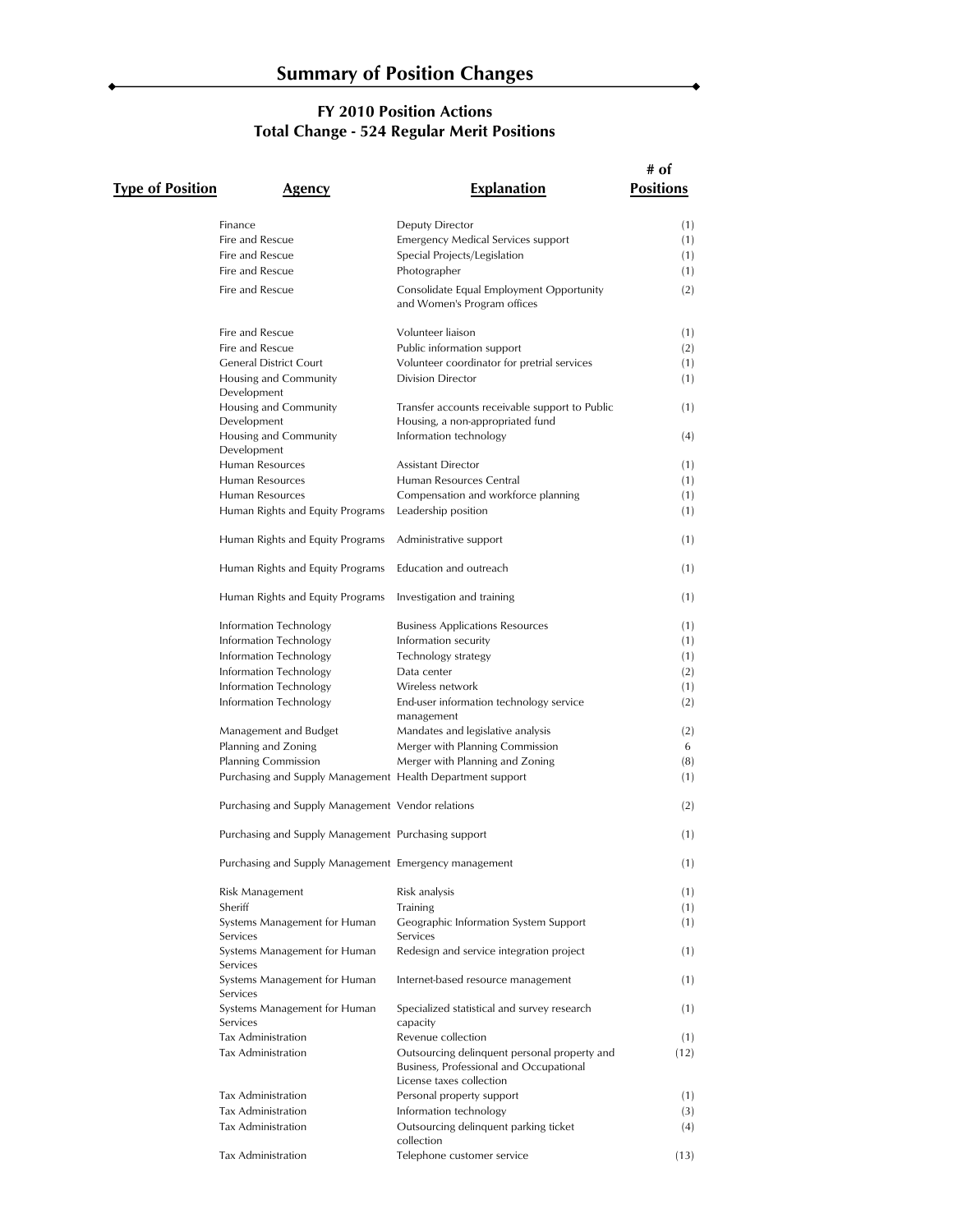| Type of Position | Agency                             | <b>Explanation</b>                                 | # of<br><b>Positions</b> |
|------------------|------------------------------------|----------------------------------------------------|--------------------------|
|                  | Tax Administration                 | Assistant Real Estate Director                     | (1)                      |
|                  | Tax Administration                 | Cashier counter                                    | (6)                      |
|                  | Technology Infrastructure Services | Regional program support                           | (1)                      |
|                  | Technology Infrastructure Services | Information Technology voice<br>telecommunications | (2)                      |
|                  | Transportation                     | Administrative support                             | (1)                      |
|                  | Vehicle Services                   | Mechanics                                          | (3)                      |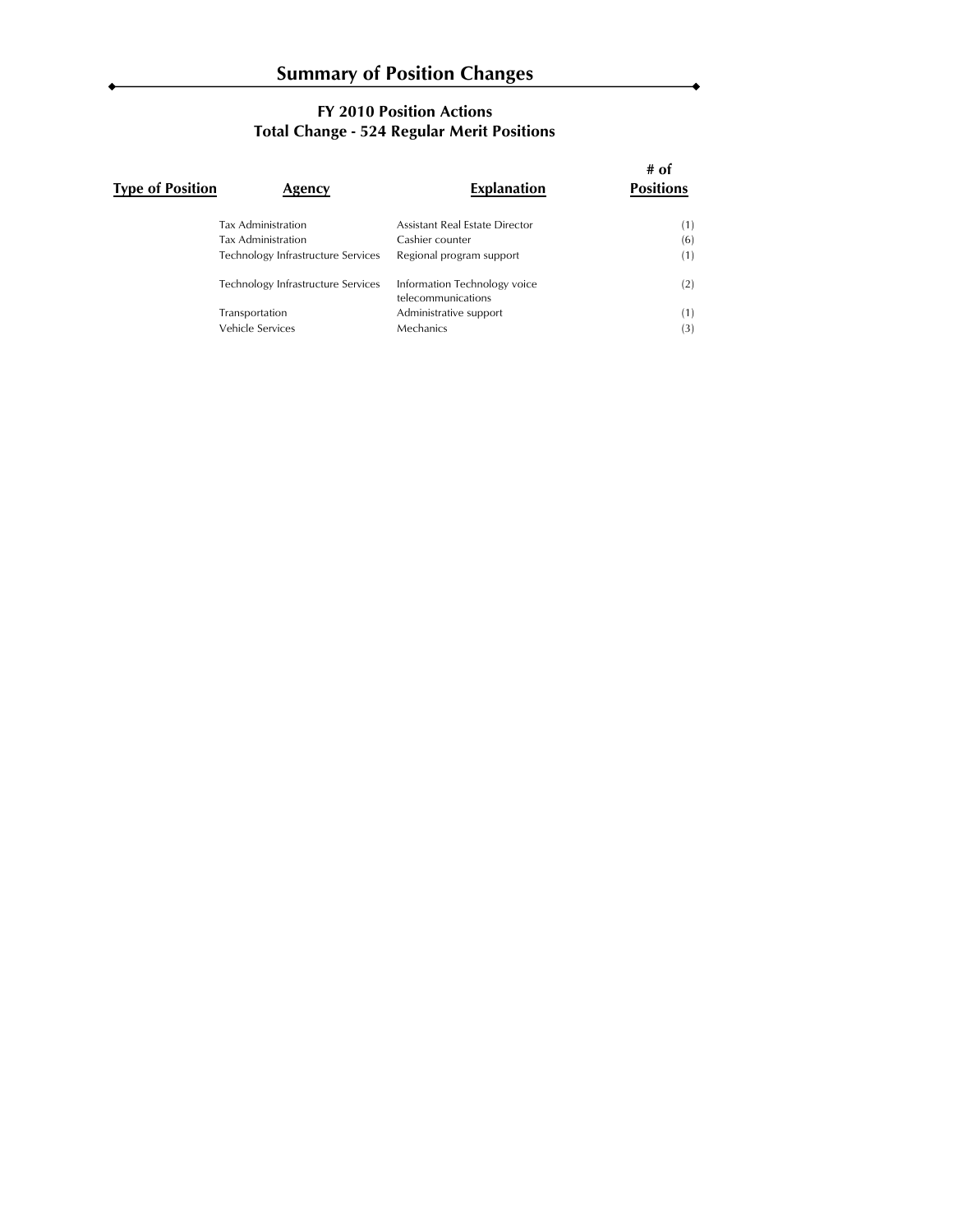| <b>Type of Position</b>         | Agency                                                                               | <b>Explanation</b>                                                                                                         | # of<br><b>Positions</b> |
|---------------------------------|--------------------------------------------------------------------------------------|----------------------------------------------------------------------------------------------------------------------------|--------------------------|
|                                 |                                                                                      |                                                                                                                            |                          |
| <b>Direct Service Provision</b> | <b>Cable Communications</b>                                                          | Consumer specialist transferred from the<br>General Fund                                                                   | (378)                    |
|                                 | Cable Communications and<br><b>Consumer Protection</b>                               | Consumer specialist and funding transferred to<br>Cable Communication Fund                                                 | (1)                      |
|                                 | Cable Communications and                                                             | Consumer affairs                                                                                                           | (1)                      |
|                                 | <b>Consumer Protection</b><br>Cable Communications and<br><b>Consumer Protection</b> | Gift and Publication Sales Center                                                                                          | (2)                      |
|                                 | <b>Capital Facilities</b><br><b>Capital Facilities</b>                               | Streetlight program<br>Building design and construction management                                                         | (1)<br>(4)               |
|                                 | Community and Recreation Services Facility use support                               |                                                                                                                            | (1)                      |
|                                 |                                                                                      | Community and Recreation Services Willston Multicultural Center support                                                    | (1)                      |
|                                 | Community and Recreation Services Teen center regional programming                   |                                                                                                                            | (1)                      |
|                                 | Community and Recreation Services Close Groveton Senior Center                       |                                                                                                                            | (1)                      |
|                                 |                                                                                      | Community and Recreation Services Close David R. Pinn Community Center and<br>Wakefield Senior Center                      | (3)                      |
|                                 | Community Services Board                                                             | Mental Health outpatient and case<br>management services                                                                   | (2)                      |
|                                 | Community Services Board                                                             | Alcohol and Drug Services outpatient services<br>at the North County Human Services Center                                 | (3)                      |
|                                 | Community Services Board                                                             | Close Western Fairfax Outpatient Clinic Site                                                                               | (7)                      |
|                                 | Community Services Board                                                             | Eliminate Diversion to Detoxification Program                                                                              | (4)                      |
|                                 | Community Services Board<br>Community Services Board                                 | Leadership and Resiliency Program<br>Forensic Mental Health and Alcohol and Drug<br>Services at the Adult Detention Center | (2)<br>(5)               |
|                                 | Community Services Board<br>Community Services Board                                 | Assessment and referral<br>Alcohol and Drug Services outpatient services                                                   | (3)<br>(4)               |
|                                 |                                                                                      | in Falls Church                                                                                                            |                          |
|                                 | Community Services Board                                                             | Eliminate consumer housing development,<br>service site planning, centralized leasing and<br>resource development          | (4)                      |
|                                 | Community Services Board                                                             | Homeless services                                                                                                          | (9)                      |
|                                 | Community Services Board                                                             | Close eight residential substance abuse and co-<br>occuring treatment beds                                                 | (3)                      |
|                                 | Community Services Board<br>Community Services Board                                 | Eliminate transistional therapeutic apartment<br>program<br>Eliminate residential treatment program for                    | (3)<br>(5)               |
|                                 |                                                                                      | women<br>Eliminate Watch Center                                                                                            |                          |
|                                 | <b>Emergency Manangement</b><br><b>Family Services</b>                               | Child protective services hotline                                                                                          | (5)<br>(1)               |
|                                 | <b>Family Services</b>                                                               | Prevention programs financial support                                                                                      | (1)                      |
|                                 | <b>Family Services</b>                                                               | Prevention services                                                                                                        | (1)                      |
|                                 | <b>Family Services</b>                                                               | Foster care and adoption case work                                                                                         | (2)                      |
|                                 | <b>Family Services</b>                                                               | Head Start                                                                                                                 | (2)                      |
|                                 | <b>Family Services</b>                                                               | Victim Assistance Network                                                                                                  | (1)                      |
|                                 | <b>Family Services</b>                                                               | Child abuse and neglect                                                                                                    | (1)                      |
|                                 | <b>Family Services</b>                                                               | Be-Friend a Parent Program                                                                                                 | (1)                      |
|                                 | <b>Family Services</b>                                                               | Foster care and adoption case work                                                                                         | (2)                      |
|                                 | <b>Family Services</b>                                                               | Family Preservation services                                                                                               | (2)                      |
|                                 | Fire and Rescue                                                                      | Eliminate Peer Fitness Program                                                                                             | (1)                      |
|                                 | Fire and Rescue<br>Fire and Rescue                                                   | Patient Advocate                                                                                                           | (1)                      |
|                                 | Fire and Rescue                                                                      | Capital project coordination<br><b>Emergency Medical Services Regulatory</b>                                               | (1)<br>(1)               |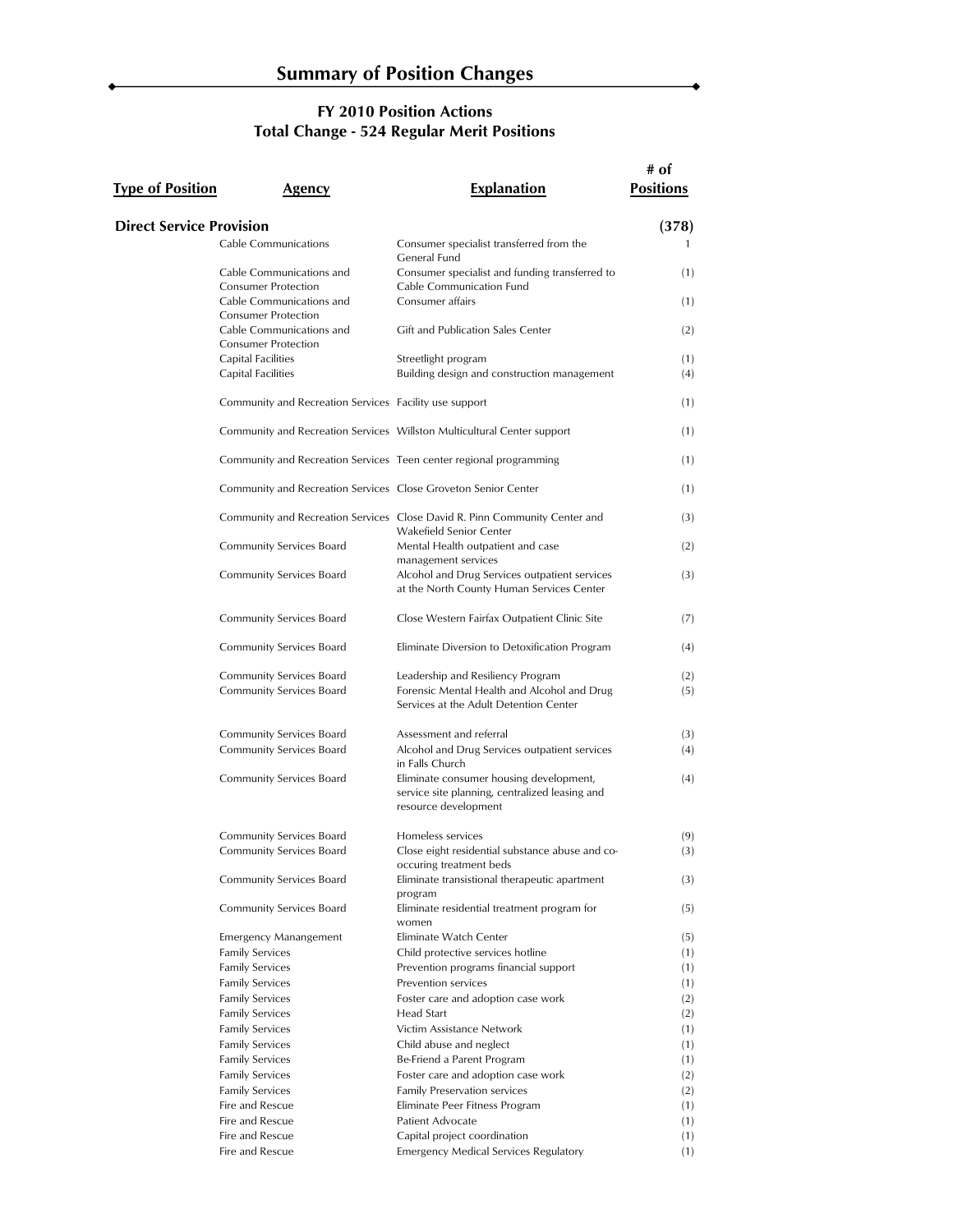Â

| <b>Type of Position</b> | Agency                                                          | <b>Explanation</b>                                                                         | # of<br><b>Positions</b> |
|-------------------------|-----------------------------------------------------------------|--------------------------------------------------------------------------------------------|--------------------------|
|                         | Fire and Rescue                                                 | Eliminate Relief Battalion Management team                                                 | (6)                      |
|                         | Fire and Rescue                                                 | Safety Battalion Chief                                                                     | (1)                      |
|                         | Fire and Rescue                                                 | Second Safety Officer                                                                      | (4)                      |
|                         | Fire and Rescue                                                 | Eliminate Life Safety Education Program                                                    | (1)                      |
|                         | Fire and Rescue                                                 | Emergency Medical Services battalion Chief                                                 | (2)                      |
|                         | Fire and Rescue                                                 | Tanker drivers                                                                             | (12)                     |
|                         | Fire and Rescue                                                 | Eliminate four Basic Life Support Units                                                    | (24)                     |
|                         | Fire and Rescue                                                 | Eliminate two Heavy Rescue Companies                                                       | (24)                     |
|                         | Fire and Rescue                                                 | Special operations                                                                         | (12)                     |
|                         | Health                                                          | Close Annandale Adult Day Health Care<br>Center                                            | (9)                      |
|                         | Health                                                          | Eliminate environmental hazards investigation<br>program                                   | (2)                      |
|                         | Health                                                          | Eliminate air pollution control program                                                    | (4)                      |
|                         | Housing and Community<br>Development                            | Transfer of maintenance positions and funding<br>requirements to the Fairfax County Rental | (2)                      |
|                         |                                                                 | Program, a non-appropriated fund                                                           |                          |
|                         | <b>Iuvenile and Domestic Relations</b><br><b>District Court</b> | Eliminate Supervised Visitation and Exchange<br>Program                                    | (2)                      |
|                         | <b>Iuvenile and Domestic Relations</b><br><b>District Court</b> | Eliminate Family Counseling Unit                                                           | (7)                      |
|                         | Library                                                         | Community library hours                                                                    | (32)                     |
|                         | Park Authority                                                  | Trail outreach and development                                                             | (1)                      |
|                         | Park Authority                                                  | CLEMYJONTRI and Turner Farm Parks staffing                                                 | (1)                      |
|                         | Park Authority                                                  | Custodial services at Frying Pan, Hidden Oaks,<br>Hidden Pond and Colvin Run Mill Parks    | (2)                      |
|                         | Park Authority                                                  | Cultural resource support                                                                  | (1)                      |
|                         | Park Authority                                                  | Lake Accotink, Burke Lake, and Lake Fairfax<br>staff support                               | (11)                     |
|                         | Park Authority                                                  | Resource management                                                                        | (8)                      |
|                         | Park Authority                                                  | Landscape services                                                                         | (3)                      |
|                         | Park Authority                                                  | Centralized grounds maintenance                                                            | (3)                      |
|                         | Park Authority                                                  | Area grounds maintenance                                                                   | (2)                      |
|                         | Planning and Zoning                                             | Rezoning and special exceptions                                                            | (1)                      |
|                         | Planning and Zoning                                             | Sidewalks and trails                                                                       | (1)                      |
|                         | Planning and Zoning                                             | Property maintenance                                                                       | (2)                      |
|                         | Planning and Zoning                                             | Planning and policy                                                                        | (1)                      |
|                         | Planning and Zoning                                             | Zoning evaluation support                                                                  | (1)                      |
|                         | Planning and Zoning                                             | Plan processing delay<br>Planning studies                                                  | (3)                      |
|                         | Planning and Zoning                                             | Property maintenance                                                                       | (1)                      |
|                         | Planning and Zoning<br>Planning and Zoning                      | Processing delay                                                                           | (2)                      |
|                         | Police                                                          | Eliminate deer and geese management                                                        | (2)<br>(1)               |
|                         |                                                                 | programs                                                                                   |                          |
|                         | Police                                                          | Information Technology Captain                                                             | (1)                      |
|                         | Police                                                          | Inspection Division Commander                                                              | (1)                      |
|                         | Police                                                          | Eliminate Cadet Program                                                                    | (9)                      |
|                         | Police                                                          | Eliminate Marine Unit                                                                      | (2)                      |
|                         | Police                                                          | Eliminate Office of Research and Support                                                   | (3)                      |
|                         | Police                                                          | Eliminate School Education Officers                                                        | (8)                      |
|                         | Police                                                          | Eliminate Police Liaison Commanders Program                                                | (5)                      |
|                         | Police                                                          | Eliminate Crime Solvers Program                                                            | (1)                      |
|                         | Police                                                          | Eliminate Traffic Safety Program                                                           | (5)                      |
|                         | Police                                                          | Reduce Victim Services Section                                                             | (3)                      |
|                         | Police                                                          | Eliminate Sexual Predator Enforcement and                                                  | (4)                      |
|                         | Police                                                          | <b>Detection Team</b><br>Reduce Crime Prevention Officer Program by<br>half                | (8)                      |
|                         |                                                                 |                                                                                            |                          |